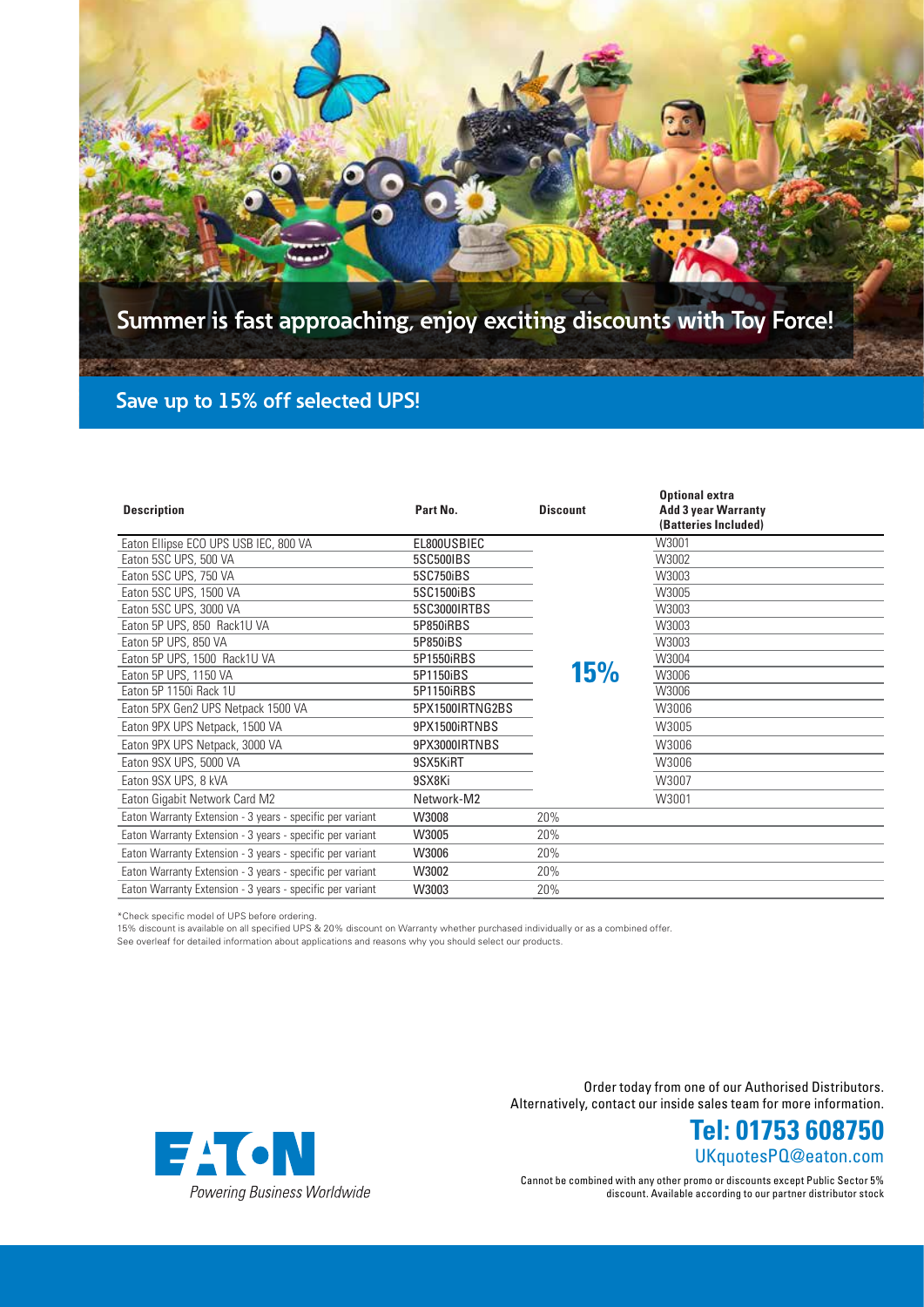

**Slim-line power protection with built-in high performance surge-protection With an efficient electrical design and the EcoControl function.** 

## **Eaton Ellipse ECO UPS**



### *Key Points*

- Convenient extra-flat design for easy installation in any office environment
- High performance surge-protection device compliant with IEC 61643-11 standard
- Data line protection to ensure that the internet line (including xDSL) is protected against surges
- 4 outlets to connect your PC + peripherals
- EcoControl function helps you save up to 20 % energy compared to previous generation UPSs
- HID-compliant USB port (cable supplied), for automatic integration with major operating systems (Windows/Mac OS/Linux)
- Easy to replace battery helps to extend UPS service life

| <b>Description</b>                    | <b>Product Code</b> | <b>Discount</b> | <b>Optional extra</b><br><b>Add 3 year Warranty</b><br>(Batteries Included) |
|---------------------------------------|---------------------|-----------------|-----------------------------------------------------------------------------|
| Eaton Ellipse ECO UPS USB IEC, 800 VA | EL800USBIEC         | 15%             | W3001                                                                       |

Offer available: 1<sup>st</sup> May to 31<sup>st</sup> May 2022. \*Check specific model of UPS before ordering. 15% discount is available on all specified UPS 20% discount is available on the Warranty



Order today from one of our Authorised Distributors. Alternatively, contact our inside sales team for more information.

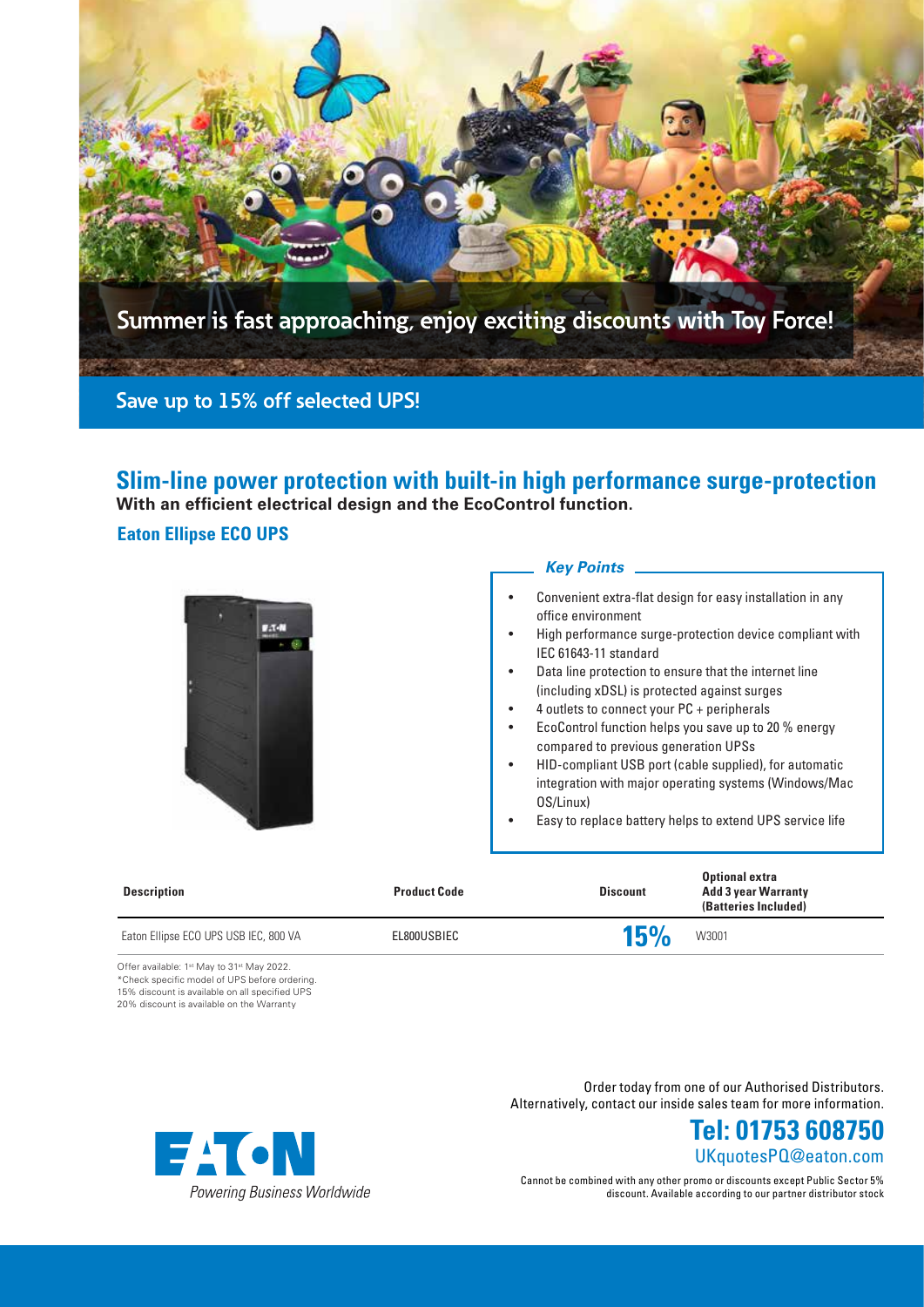

# **Line interactive UPS in a practical, compact design**

**To protect tower servers, NAS, network equipment, ARMs, ticket machines and kiosk**

### **Eaton 5SC, 500-3000 VA**



#### *Key Points*

- 2-year warranty including batteries
- LCD display
- Automatic voltage regulation (AVR)
- Optimised battery life thanks to ABM® (Advanced Battery Management)
- Replaceable batteries
- USB and serial connectivity

| <b>Description</b>             | Part No.     | <b>Discount</b> | <b>Optional extra</b><br><b>Add 3 year Warranty</b><br>(Batteries Included) |
|--------------------------------|--------------|-----------------|-----------------------------------------------------------------------------|
| Eaton 5SC 500i w/BS Cord 10A   | 5SC500IBS    |                 | W3001                                                                       |
| Eaton 5SC 750i w/ BS Cord 10A  | 5SC750iBS    | 15%             | W3002                                                                       |
| Eaton 5SC 1500i w/ BS Cord 10A | 5SC1500iBS   |                 | W3003                                                                       |
| Eaton 5SC 3000i RT2U           | 5SC3000IRTBS |                 | W3005                                                                       |

Offer available: 1st May to 31st May 2022. \*Check specific model of UPS before ordering 15% discount is available on all specified UPS

20% discount is available on the Warranty

Order today from one of our Authorised Distributors. Alternatively, contact our inside sales team for more information.



Cannot be combined with any other promo or discounts except Public Sector 5% discount. Available according to our partner distributor stock

UKquotesPQ@eaton.com **Tel: 01753 608750**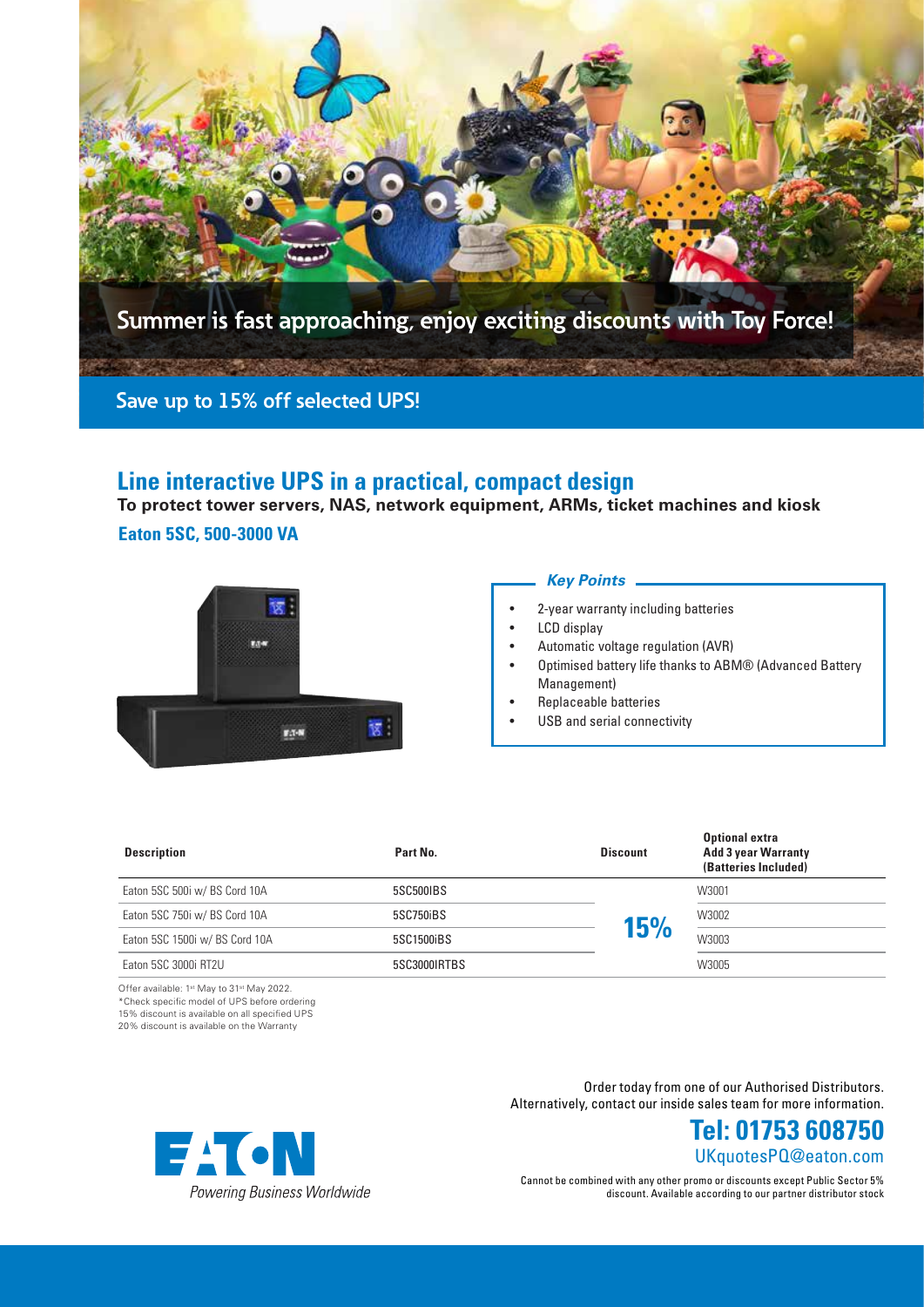

# **Line interactive UPS with an efficiency of up to 98%**

**Advanced protection for IT and networking environments, WAPs, Point-of-sale, 3D printers, servers and storage devices.**

**Eaton 5P 850-1550VA**



#### *Key Points*

- 3 years warranty (2 years including batteries)
- 13A Input cord included
- Efficiency of up to 98%
- Saves valuable rack space thanks to the 1U height
- Segmented load control
- Hot-swappable batteries
- Power management software

| <b>Description</b>           | Part No.   | <b>Discount</b> | <b>Optional extra</b><br><b>Add 3 year Warranty</b><br>(Batteries Included) |  |
|------------------------------|------------|-----------------|-----------------------------------------------------------------------------|--|
| Eaton 5P 850i Rack1U         | 5P850iRBS  |                 | W3003                                                                       |  |
| Eaton 5P 850i                | 5P850iBS   |                 | W3003                                                                       |  |
| Eaton 5P 1150i               | 5P1150iBS  | 15%             | W3003                                                                       |  |
| Eaton 5P 1150i Rack1U        | 5P1150iRBS |                 | W3006                                                                       |  |
| Eaton 5P UPS, 1500 Rack1U VA | 5P1550iRBS |                 | W3004                                                                       |  |

Offer available: 1st May to 31st May 2022. \*Check specific model of UPS before ordering.

15% discount is available on all specified UPS

20% discount is available on the Warranty

Order today from one of our Authorised Distributors. Alternatively, contact our inside sales team for more information.



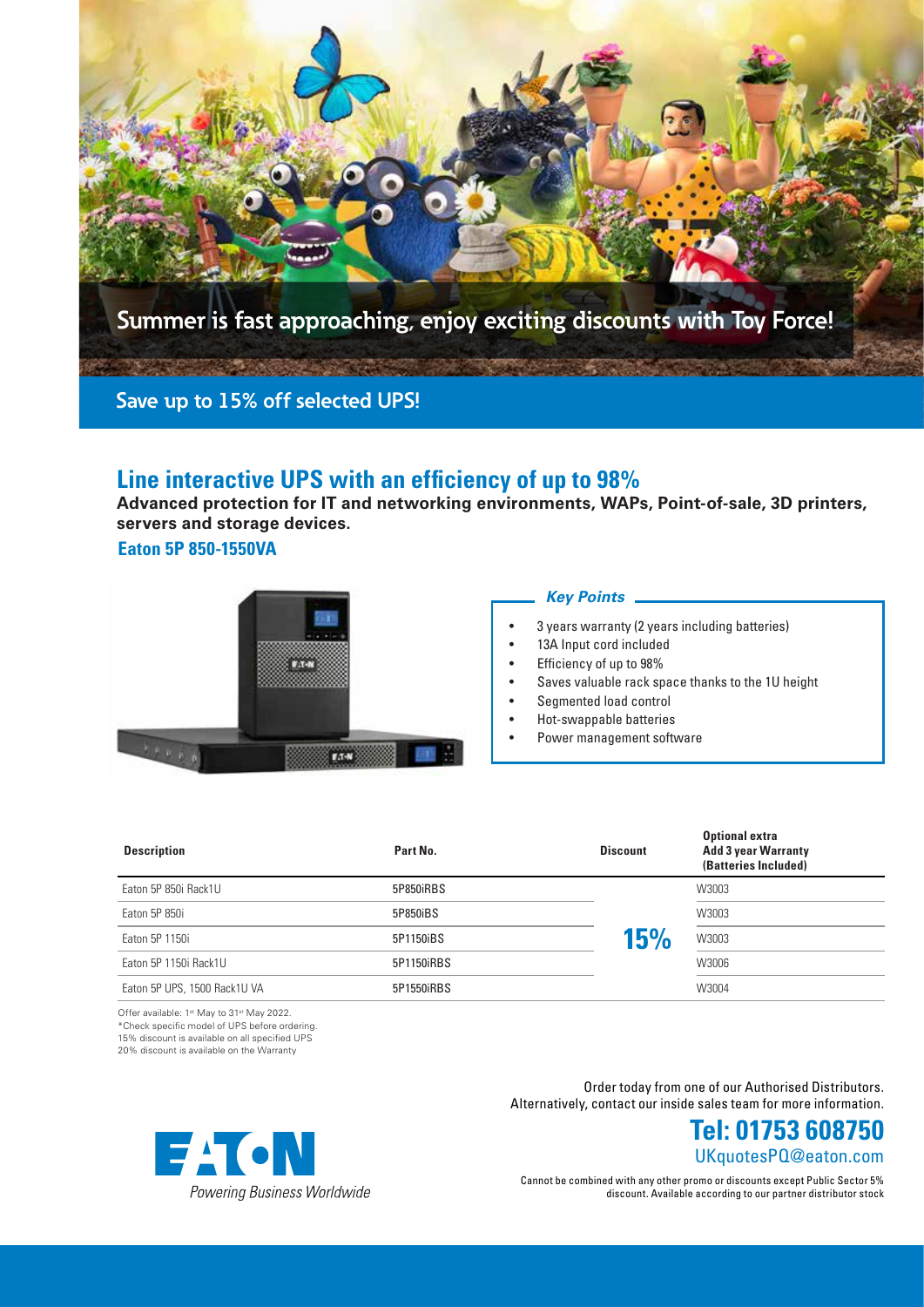

**Line-interactive backup power with a next-generation intuitive LCD display Exceptional efficiency, manageability and energy metering capabilities for IT managers**

### **Eaton 5PX 1500 and 3000 VA**



### *Key Points*

- Automatic Voltage Regulation (AVR)
- Energy efficient, reduce energy and cooling costs
- Delivers clean sinewave output
- Provides more real power (watts) to protect more equipment with a Unity power factor (VA=W)
- LCD display for real-time status and measurements
- Network card and rack mounting kit delivered as standard
- Long backup time with up to 4 optional EBM
- Meter energy consumption (down to the managed outlet groups)

| Part No.        |            | <b>Optional extra</b><br><b>Add 3 year Warranty</b><br>(Batteries Included) |
|-----------------|------------|-----------------------------------------------------------------------------|
| 5PX1500IRTNG2BS | <b>15%</b> | W3006                                                                       |
|                 |            | <b>Discount</b>                                                             |

Offer available: 1st May to 31st May 2022. \*Check specific model of UPS before ordering. 15% discount is available on all specified UPS 20% discount is available on the Warranty



Order today from one of our Authorised Distributors. Alternatively, contact our inside sales team for more information.

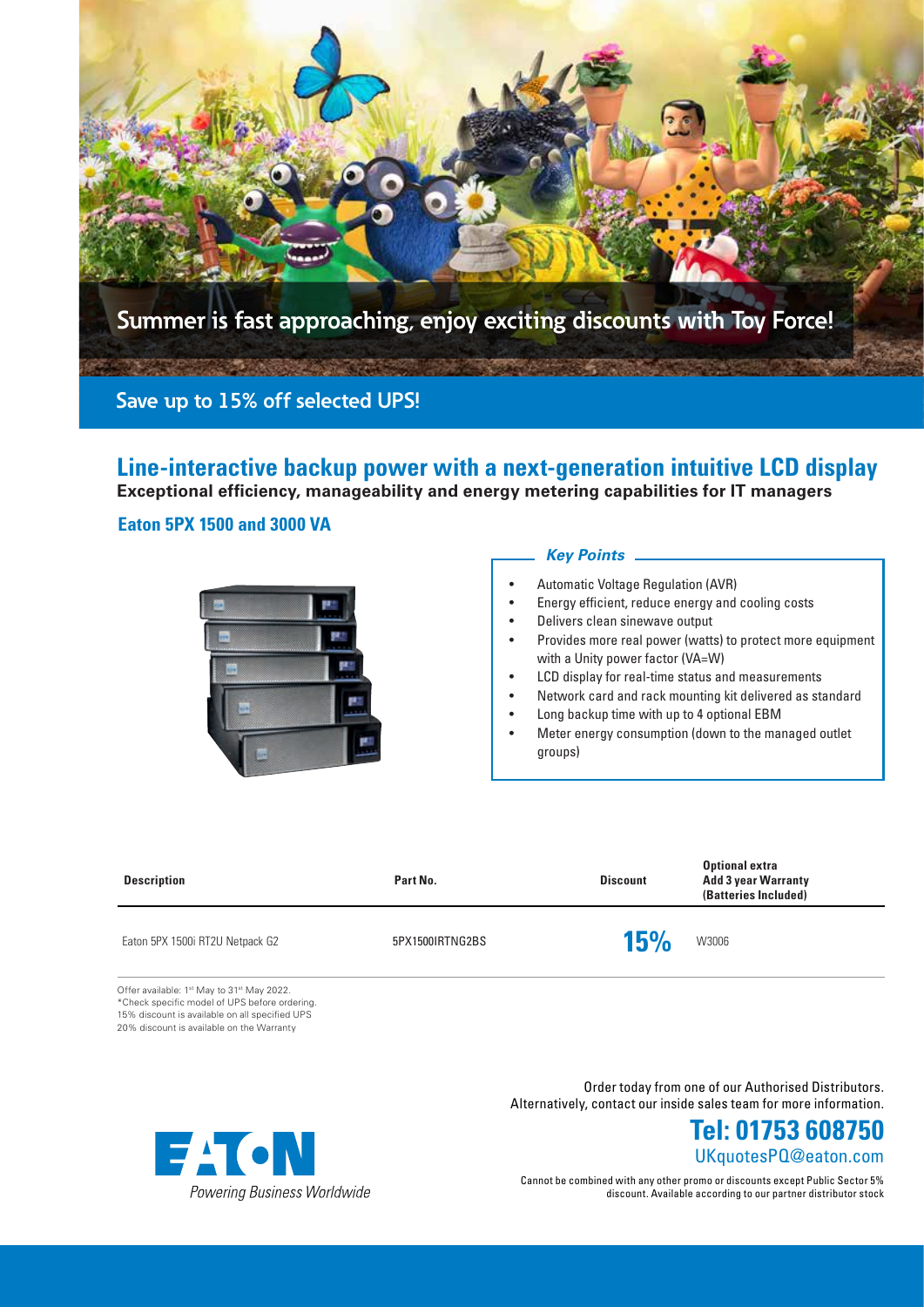

# **9PX UPS energy-efficient power protection for small & medium data centres**

**The perfect UPS for IT and facility managers who are concerned about energy costs and are looking for next-generation power-protection solutions.**

### **Eaton 9PX 5-22VA**



#### *Key Points*

- Constantly monitors power conditions and regulating voltage and frequency
- Up to 95% efficiency in online double conversion mode and 98% in high-efficiency mode
- 0.9 power factor delivers 28% more power than any UPS in its class
- Compact rack/tower versatile form factor, delivering up to 5400W in only 3U and 10kW in only 6U

| <b>Description</b>             | Part No.      | <b>Discount</b> | <b>Optional extra</b><br><b>Add 3 year Warranty</b><br>(Batteries Included) |
|--------------------------------|---------------|-----------------|-----------------------------------------------------------------------------|
| Eaton 9PX UPS Netpack, 1500 VA | 9PX1500iRTNBS | 15%             |                                                                             |
| Eaton 9PX UPS Netpack, 3000 VA | 9PX3000iRTNBS |                 |                                                                             |

Offer available: 1st May to 31st May 2022. \*Check specific model of UPS before ordering. 15% discount is available on all specified UPS 20% discount is available on the Warranty

> Order today from one of our Authorised Distributors. Alternatively, contact our inside sales team for more information.



Cannot be combined with any other promo or discounts except Public Sector 5% discount. Available according to our partner distributor stock

UKquotesPQ@eaton.com **Tel: 01753 608750**